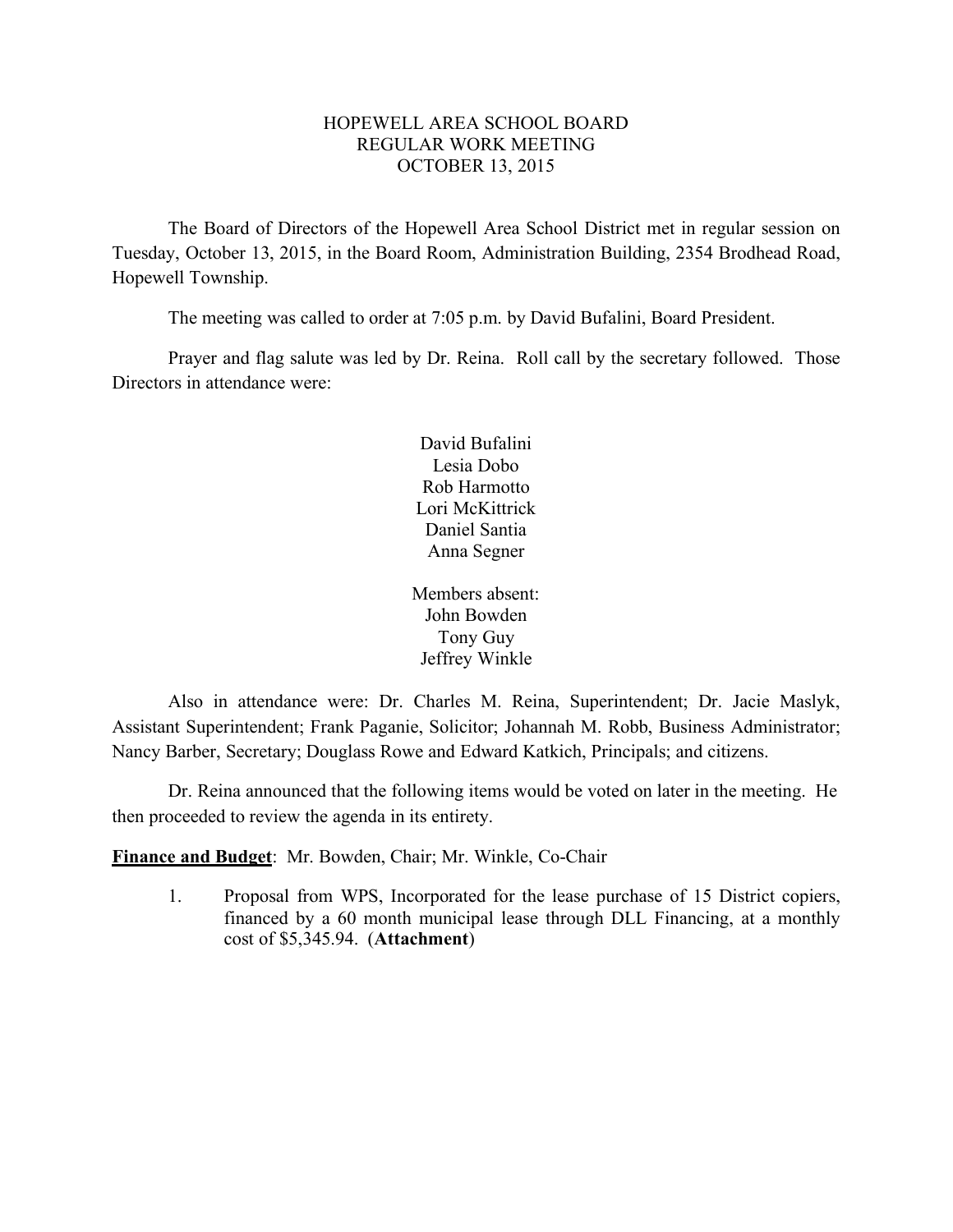## **Personnel**: Mr. Harmotto, Chair; Mrs. Segner, Co-Chair

- 1. Employment of Linda Barkman as a 4 hour classroom aide at Independence Elementary School, effective October 14, 2015.
- 2. Employment of Diana McDonnel as a 4 hour classroom aide at Independence Elementary School, effective October 14, 2015.
- 3. Employment of Patricia Acon as an individual aide at Hopewell High School, effective October 21, 2015.
- 4. Resignation of Matthew Farward, individual aide at Independence Elementary School, effective October 16, 2015.

Dr. Reina said that the following items would be voted on during the October 27, 2015 Business Meeting.

#### **Education/Curriculum/Instruction**

- 1. Specials Progress insert to elementary report cards. (**Attachment**)
- 2. Patricia Fawcett, a student at the University of Pittsburgh, to fulfill an internship with Dr. Maslyk.
- 3. Heidi Mann, a student at Geneva College, to fulfill a student teacher placement at the Junior High School under the guidance of Rob Mawhinney.
- 4. Student activity clubs to be closed and balances transferred to Student Council Club:
	- a. Class of 2014 \$2,946.42
	- b. Class of 2015 \$301.43
	- c. Hopewell Football Club \$10.08

#### **Buildings and Grounds**

- 1. Request from Hopewell Baseball Boosters to construct cement steps going from the top of the hill into the home team dugout.
- 2. Request from Hopewell Soccer Club to use Gym B at the Junior High School on Saturday's from October 17, 2015 through March 31, 2016 for practice.
- 3. 2-year proposal from Renick Brothers Mechanical Contractors for preventative maintenance for District chillers in the amount of \$4,244.00.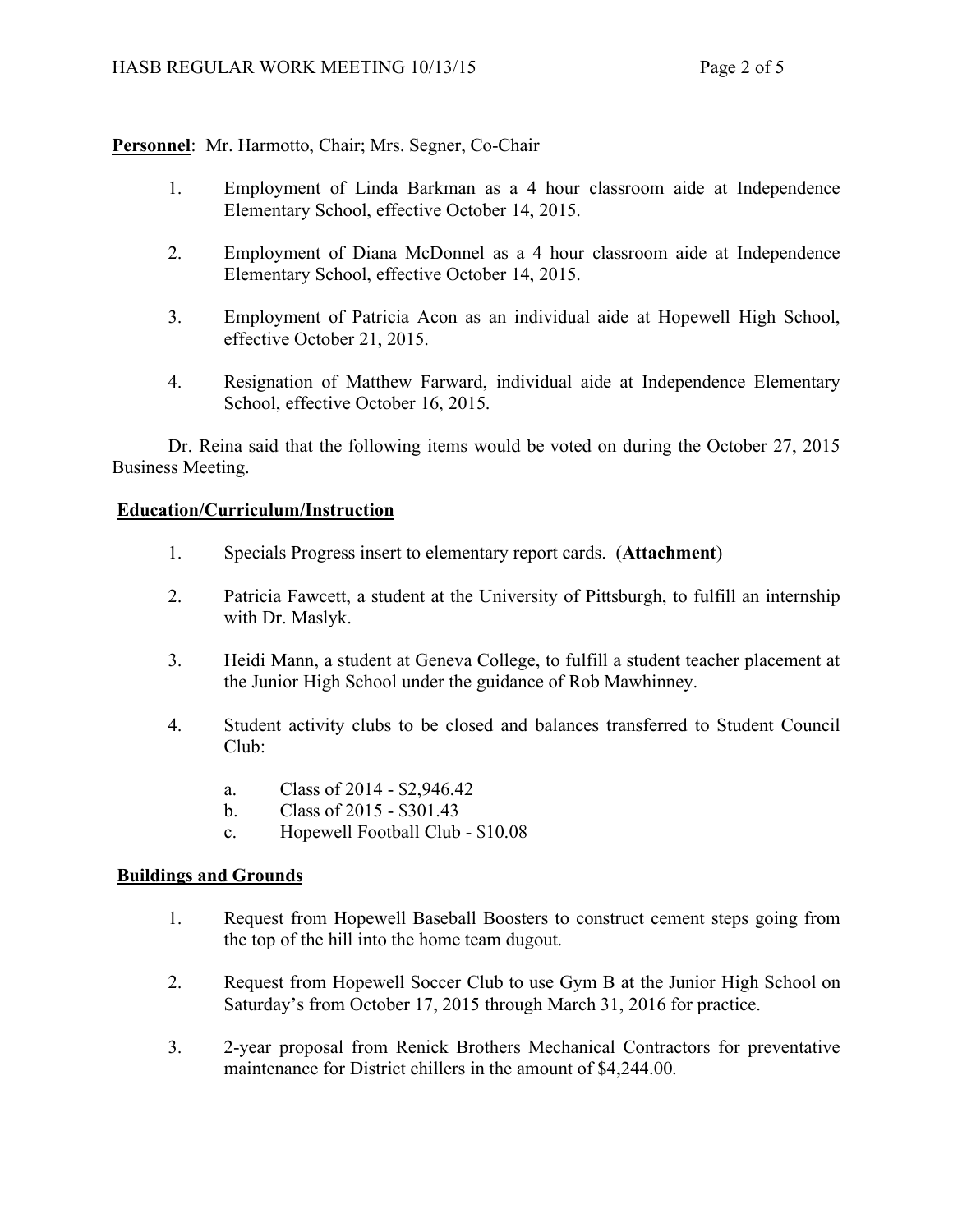### **Finance**

- 1. Change Order #GC-001 from Northern Athletic Construction Company in the deduction amount of \$1,350.00.
- 2. Resolution to participate in the Beaver Valley Intermediate Unit's Joint Purchasing Program for the 2016-2017 school year at a cost of \$600.00.
- 3. Establishment of a Student Council Activity Club PayPal account.

### **Legislative**:

- 1. The HASD Board of Directors Reorganization meeting on December 1, 2015 at 7:00 p.m. in the Central Administration Board Room.
- 2. Sylvia Rozzi and Linda Ermi to continue to represent the Hopewell Area School District as representatives to the Beaver County Career & Technology Center Citizens Advisory Committee, effective January 1, 2016.

### **Personnel**

- 1. Change of employment status for Lisa Sinclair from substitute transportation aide to permanent transportation aide, effective September 21, 2015.
- 2. Employment of Joe Frank as  $1<sup>st</sup>$  assistant boys basketball coach at a salary of \$3,865.00.
- 3. Employment of Dean Zuppe as  $2<sup>nd</sup>$  assistant boys basketball coach at a salary of \$3,865.00.
- 4. Substitute personnel rosters.

### **Visitors**

Tammy Holland thanked the Board for placing classroom aides in  $1<sup>st</sup>$  and  $4<sup>th</sup>$  grades at Independence Elementary School. She would, however, like the Board to consider hiring another aide for the 1<sup>st</sup> grade classroom.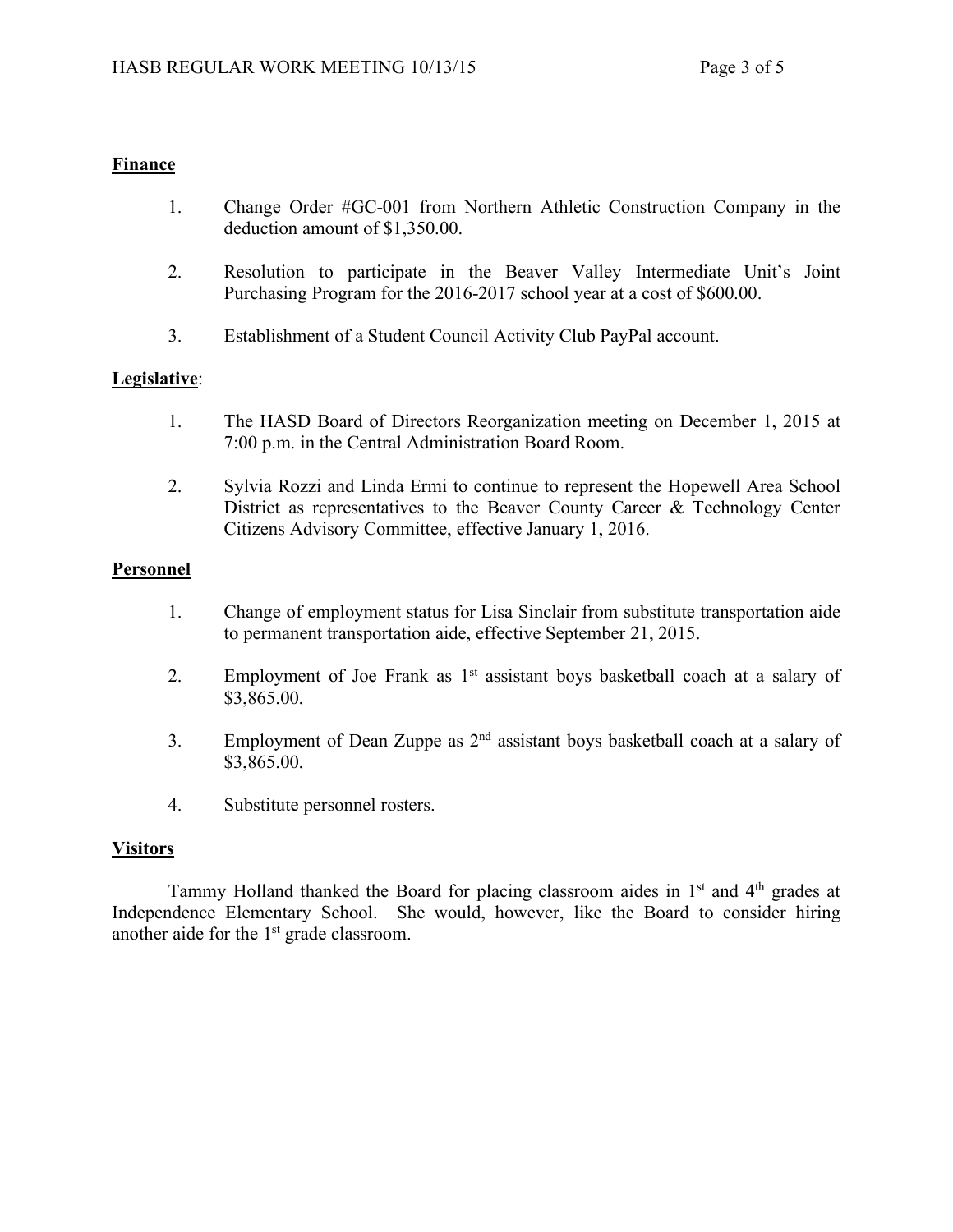At this point in the meeting, Mr. Bufalini returned to Finance and Budget.

## **Finance and Budget by Mr. Santia**

### MOTION #1

By Dan Santia, seconded by Anna Segner, to approve the proposal from WPS, Incorporated for the lease purchase of 15 District copiers, financed by a 60 month municipal lease through DLL Financing, at a monthly cost of \$5,345.94. MOTION carried unanimously by an affirmative vote of all Directors in attendance.

### **Personnel by Mr. Harmotto, Chair**

### APROVAL OF GROUPED ITEMS

### MOTION #2

By Rob Harmotto, seconded by Lesia Dobo, to approve items (1) and (2) as presented in accordance with School Board's agreement for grouping items in a single motion. MOTION carried unanimously by an affirmative vote of all Directors in attendance.

- 1. Employment of Linda Barkman as a 4 hour classroom aide at Independence Elementary School, effective October 14, 2015.
- 2. Employment of Diana McDonnel as a 4 hour classroom aide at Independence Elementary School, effective October 14, 2015.

### MOTION #3

By Rob Harmotto, seconded by Lori McKittrick, to approve the employment of Patricia Acon as an individual aide at Independence Elementary School, effective October 21, 2015. MOTION carried unanimously by an affirmative roll call vote of all Directors in attendance.

### MOTION #4

By Rob Harmotto, seconded by Dan Santia, to accept the resignation of Matthew Farward, individual aide at Independence Elementary School, effective October 16, 2015. MOTION carried unanimously by an affirmative vote of all Directors in attendance.